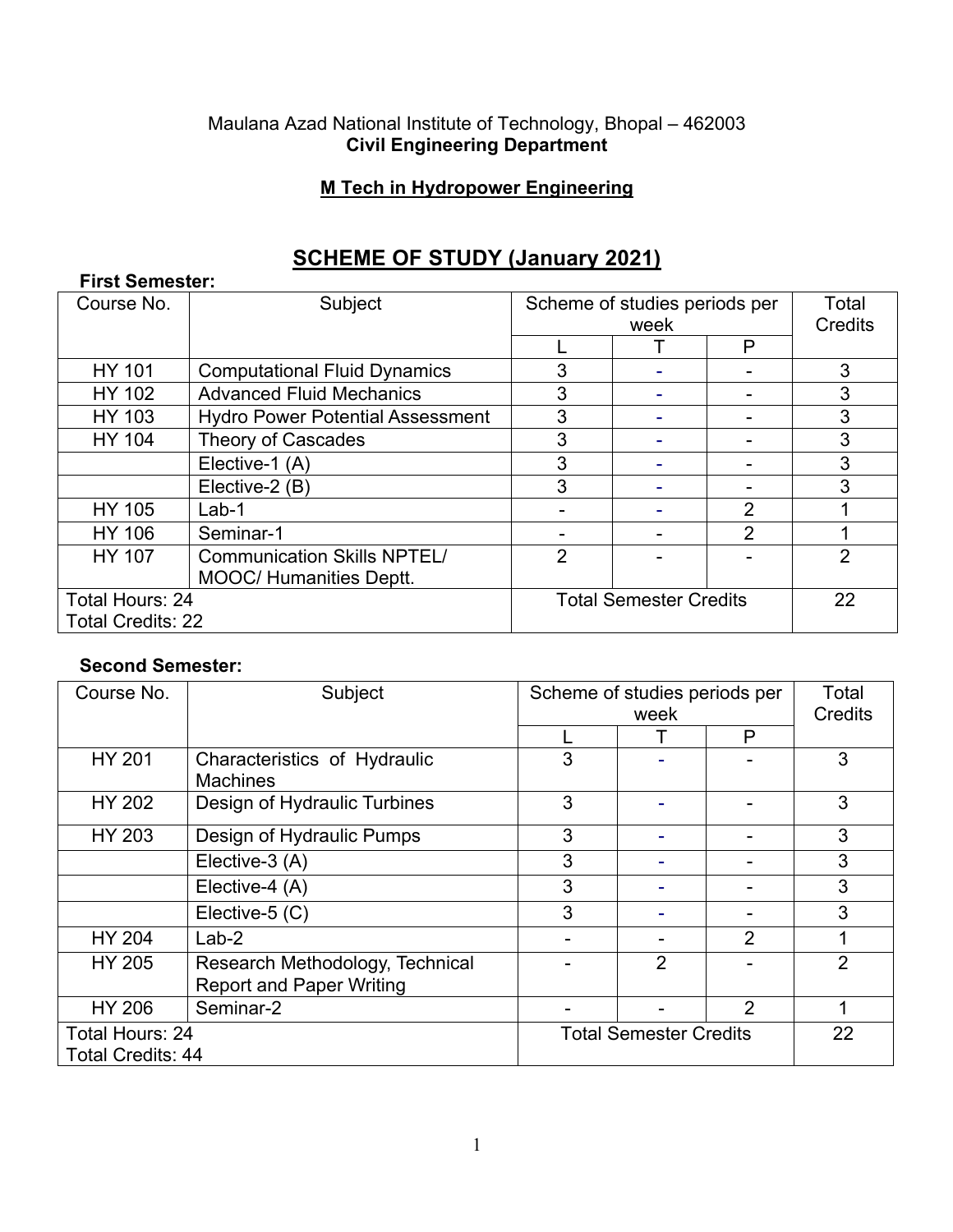## **Third Semester:**

| Course No.               | Subject                     | Scheme of studies periods per<br>week |  |    | Total<br><b>Credits</b> |
|--------------------------|-----------------------------|---------------------------------------|--|----|-------------------------|
|                          |                             |                                       |  |    |                         |
| <b>HY 301</b>            | <b>Dissertation Phase-1</b> | -                                     |  | 32 | 16                      |
| Total Hours: 32          |                             | <b>Total Semester Credits</b>         |  |    | 16                      |
| <b>Total Credits: 60</b> |                             |                                       |  |    |                         |

#### **Fourth Semester:**

| Course No.               | Subject                     | Scheme of studies periods per<br>week |  |    | Total<br><b>Credits</b> |
|--------------------------|-----------------------------|---------------------------------------|--|----|-------------------------|
|                          |                             |                                       |  |    |                         |
| <b>HY 401</b>            | <b>Dissertation Phase-2</b> | -                                     |  | 40 | 20                      |
| Total Hours: 40          |                             | <b>Total Semester Credits</b>         |  |    | 20                      |
| <b>Total Credits: 80</b> |                             |                                       |  |    |                         |